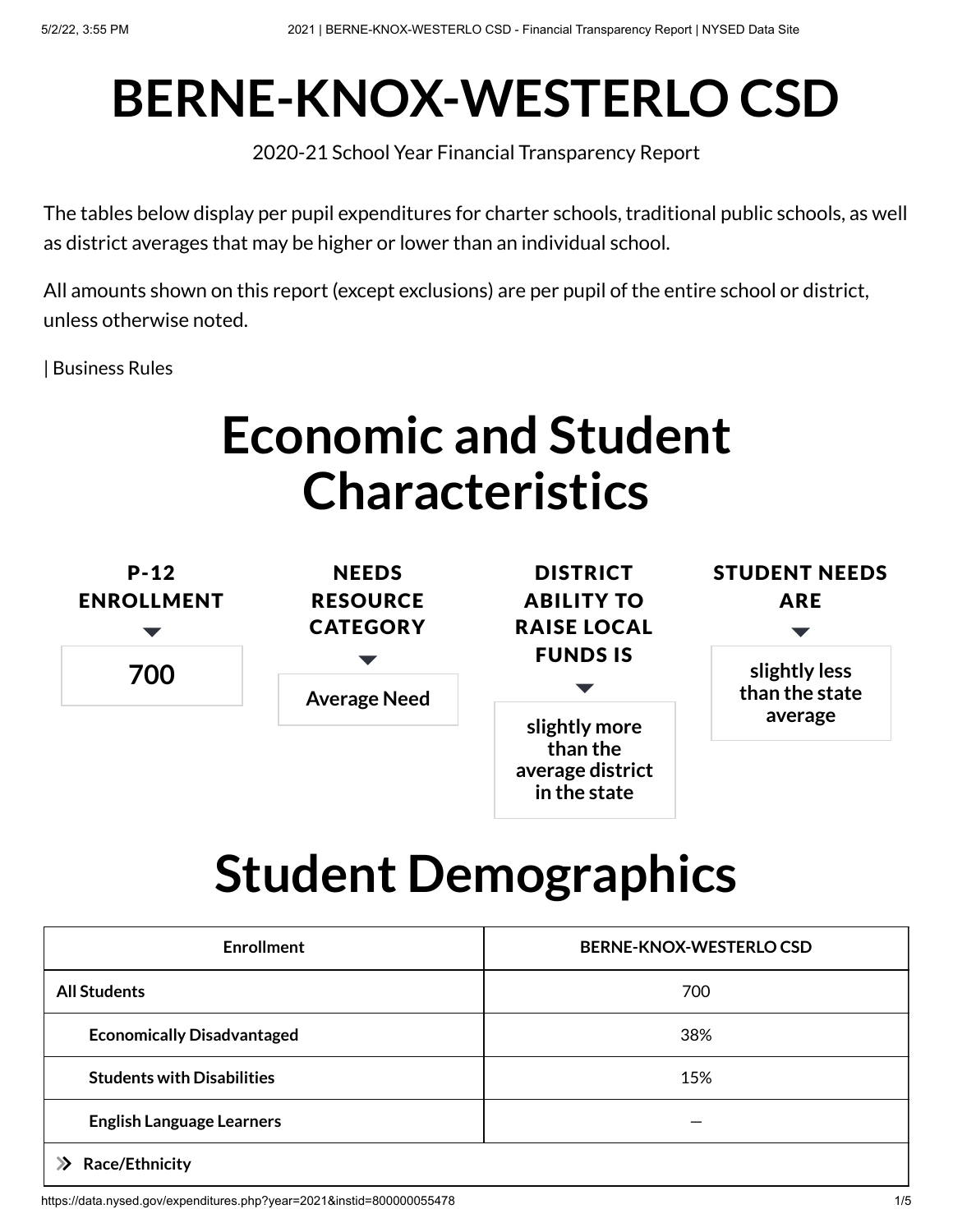| <b>Staffing Profile</b>                          | BERNE-KNOX-WESTERLO CSD |
|--------------------------------------------------|-------------------------|
| <b>Student-to-Teacher Ratio</b>                  | 9                       |
| Teachers with Fewer than 4 years of Experience % | 13%                     |
| Teachers with 4-20 Years of Experience %         | 56%                     |
| Teachers with 21+ Years of Experience %          | 32%                     |

## **Comparison: How do per pupil expenditures compare?**

| <b>THIS SCHOOL</b>     | <b>DISTRICT OR</b> | <b>COUNTY</b>  | <b>STATEWIDE</b> |
|------------------------|--------------------|----------------|------------------|
|                        | <b>DISTRICT OF</b> | <b>AVERAGE</b> | <b>AVERAGE</b>   |
| <b>LOCATION</b><br>N/A |                    |                |                  |
|                        |                    | \$18,455.21    | \$23,470.91      |
|                        | \$25,284.48        |                |                  |

#### **Report View One: How Much is Being Spent on Instruction and Administration?**

For traditional school districts, school level data (entries A through D) represent the average per pupil school level expenditures for all schools in the district. For charter schools, these entries reflect school level expenditures for the particular charter school only. Entries E through H reflect central expenditures.

Total spending (entry I) represents all non-excluded per pupil expenditures. For traditional school districts, this represents the average per pupil expenditures of all schools in the district. For charter schools, this represents per pupil school level expenditures.

| <b>Report View One Per Pupil Expenditure Categories</b> | BERNE-KNOX-WESTERLOCSD |
|---------------------------------------------------------|------------------------|
| A. Instruction $(A1 + A2 + A3 + A4)$                    | \$12,355.76            |
| B. Administration $(B1 + B2 + B3)$                      | \$915.89               |
| $\gg$ C. All Other Spending (C1 + C2 + C3)              | \$2,805.09             |

https://data.nysed.gov/expenditures.php?year=2021&instid=800000055478 2/5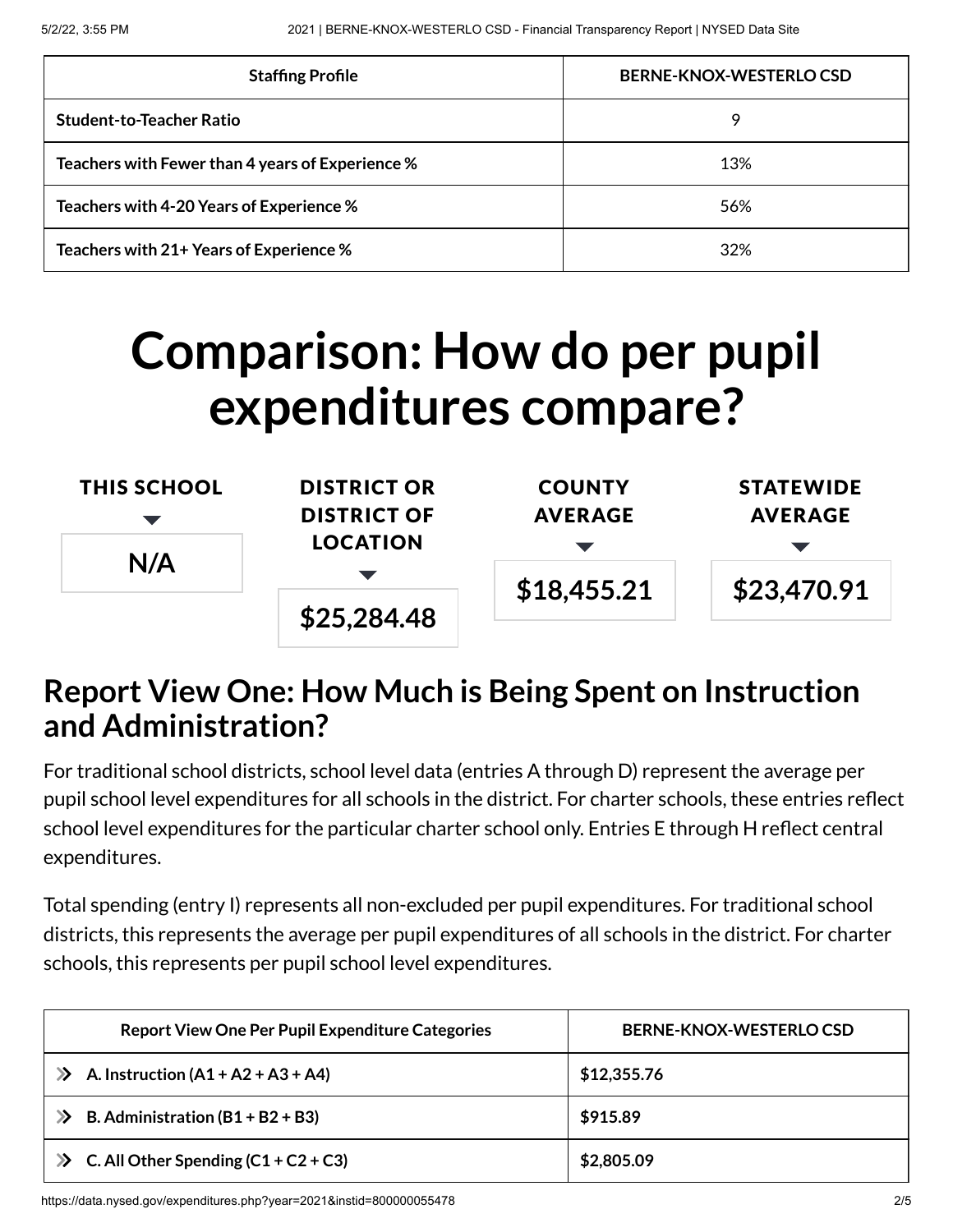| <b>Report View One Per Pupil Expenditure Categories</b>           | BERNE-KNOX-WESTERLO CSD |
|-------------------------------------------------------------------|-------------------------|
| D. Total School Level $(A + B + C)$                               | \$16,076.73             |
| E. Central Instruction $(E1 + E2 + E3 + E4)$<br>$\mathbf{\Sigma}$ | \$176.01                |
| F. Central Administration $(F1 + F2 + F3)$<br>$\gg$               | \$1,950.55              |
| G. All Other Central Spending $(G1 + G2 + G3)$<br>$\gg$           | \$7,081.19              |
| <b>H. Total Central Costs</b>                                     | \$9,207.75              |
| I. Total Spending $(D + H)$                                       | \$25,284.48             |

#### **Report View Two: How are the Local/State and Federal Funds Spent?**

Report View Two presents the same expenditures reported in View One, but disaggregates that spending by local/state/federal/other revenue source.

For traditional school districts, school level data (entries J and K) represent the average per pupil school level expenditures for all schools in the district. For charter schools, these entries reflect school level expenditures for the charter school. Entries L and M reflect central expenditures.

Total spending (entry N) represents all non-excluded per pupil expenditures. For traditional school districts, this represents the average per pupil expenditures of all schools in the district. For charter schools, this represents per pupil school level expenditures.

| <b>Report View Two Per Pupil Expenditure Categories</b> | BERNE-KNOX-WESTERLO CSD |
|---------------------------------------------------------|-------------------------|
| J. Total School Level Local/State Spending              | \$15,346.97             |
| K. Total School Level Federal Spending<br>$\mathbf{p}$  | \$729.77                |
| L. Total Central Level Local/State Spending             | \$9,174.13              |
| M. Total Central Level Federal Spending                 | \$33.62                 |
| N. Total Spending $(J + K + L + M)$                     | \$25,284.48             |

### **Detailed Spending: How Much is Spent Per Pupil in Selected Program Areas?**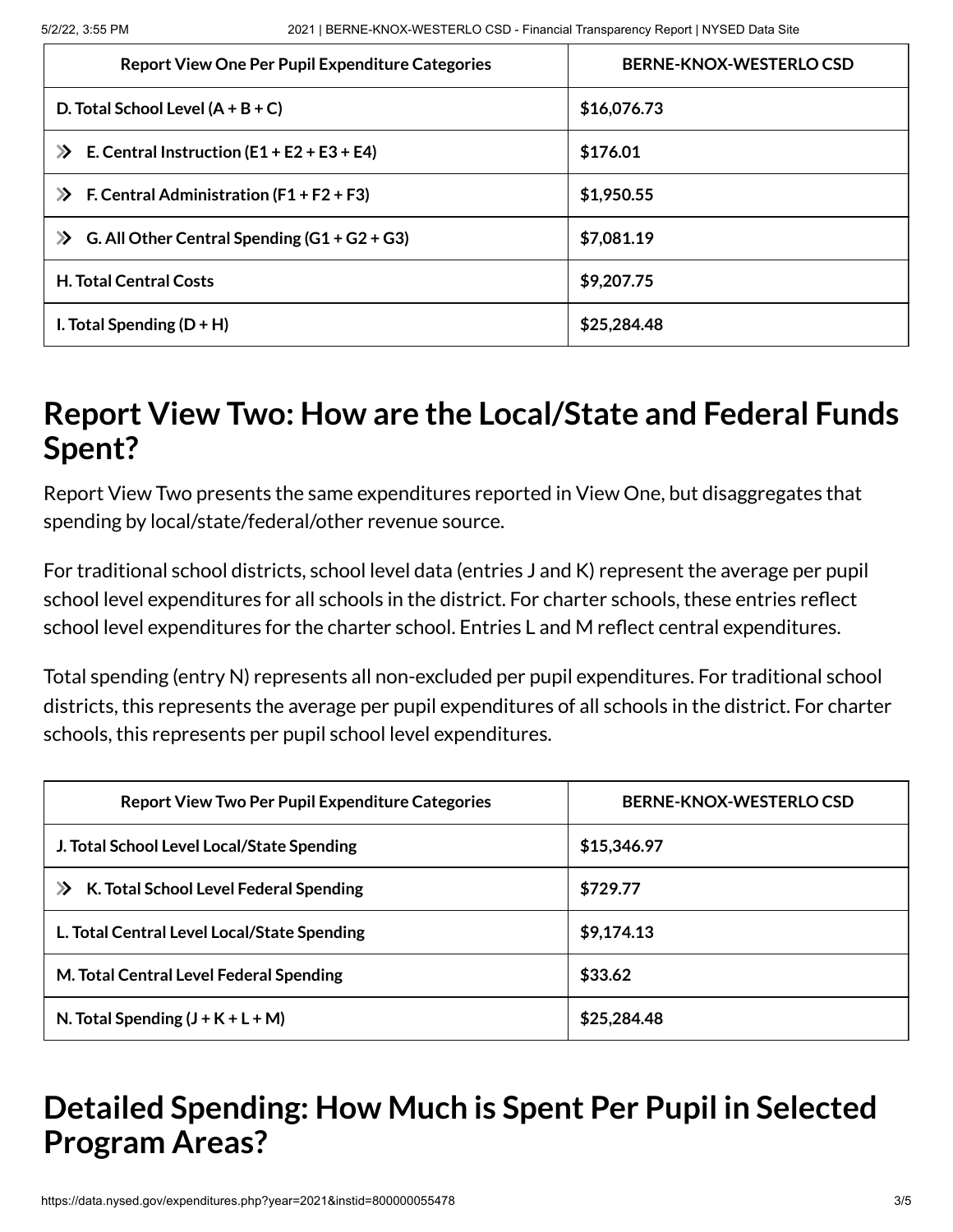5/2/22, 3:55 PM 2021 | BERNE-KNOX-WESTERLO CSD - Financial Transparency Report | NYSED Data Site

Program Area Details in entries O through Z represent subsets of spending in Report View One and Report View Two. Five program areas are broken out. To calculate per pupil expenditures P-12 enrollment is used for pupil services, community schools programs, and BOCES services. Enrollments for the program areas are used for special education, ELL services, and prekindergarten.

Entries O through T represent school level expenditures. For charter schools, data represents per pupil expenditures in each of category in the selected school. For traditional school districts, data under the district column represent the district average of all schools in each of these categories.

Entries U through Z represent central expenditures.

 $\gg$ 

**Program Detail Areas**

**Program areas are included within the above School Level Expenditures (Row D) and Central Costs (Row H)**

### **Exclusions: What Other Spending is not Included in the Per Pupil Amounts Shown Above?**

The final section represents total expenditures, with the following exclusions that were not included in the per pupil expenditure calculations above: transportation, tuition, debt service, and other.

"Other Exclusions" include expenditures such as tuition for students attending BOCES full-time, services provided to nonpublic or charter schools, prekindergarten payments to community-based organizations, and community services.

| <b>Excluded Expenditures</b>       | <b>BERNE-KNOX-WESTERLO CSD</b> |
|------------------------------------|--------------------------------|
| 1. Transportation                  | \$1,781,119.00                 |
| 2. Charter School Tuition          | \$0.00                         |
| 3. Other Tuition                   | \$679,172.00                   |
| 4. Debt Service                    | \$1,500,059.00                 |
| 5. Other                           | \$5,973,840.00                 |
| <b>Percent Excluded from Total</b> | 36%                            |
| <b>Total Expenditures</b>          | \$27,633,328.00                |